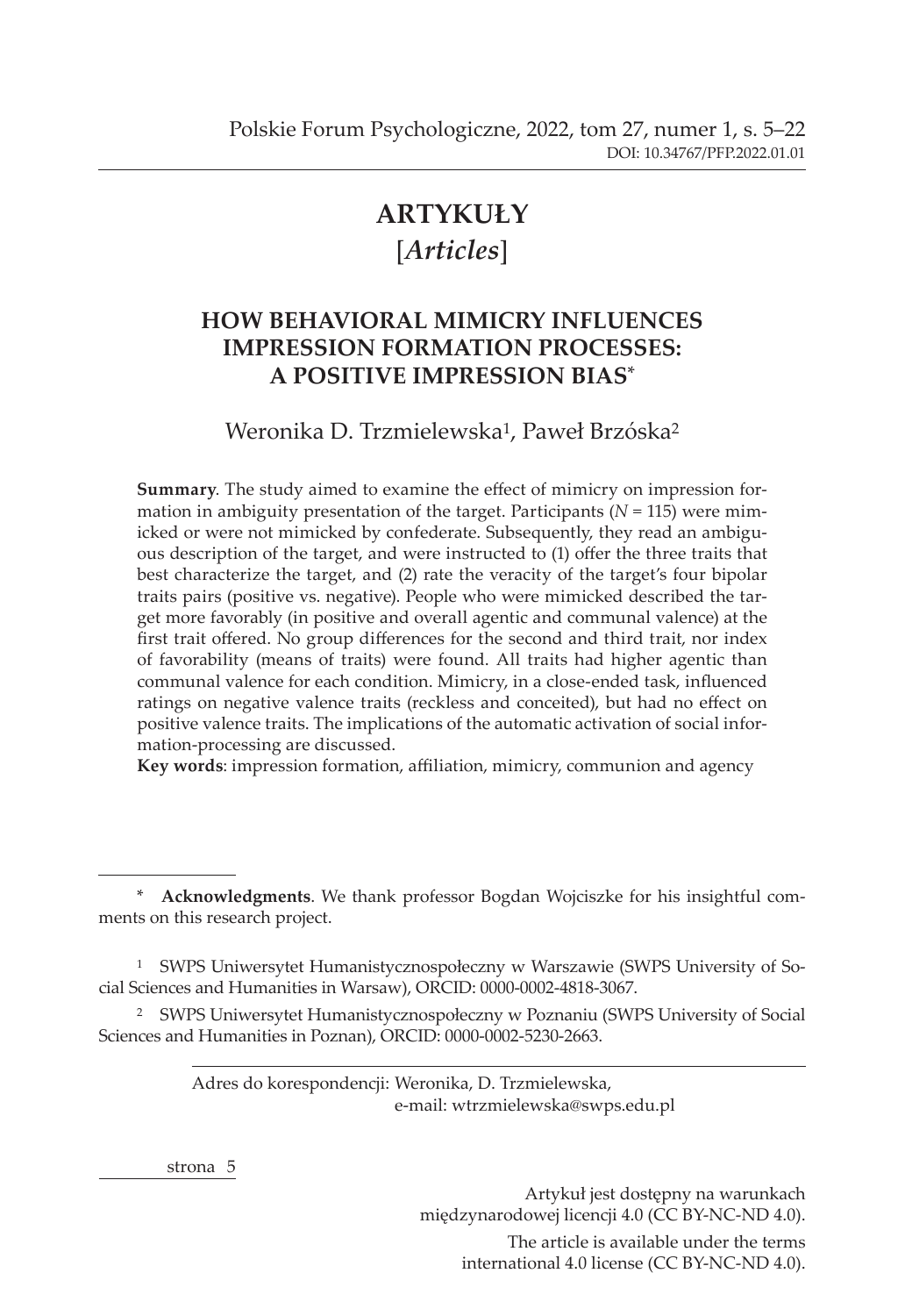# **Introduction**

How people perceive others is based on immediate impressions, which are open to many interpretations because social interactions are characterized by ambiguity (McKillip, Barrett, Dimiceli, 1978). For example, one situation can be interpreted by the same person in various ways because different mental structures can be activated in people on certain occasions (Bruner, 1957). Therefore, especially when a situation can be perceived in many ways, then the most accessible category, rather than the sum of possible cognitions, should steer an individual's later judgments (Tversky, Kahneman, 1974; Ford, Thompson, 2000).

The influence of an activated category on later judgments usually takes the form of an automated and effortless *assimilation effect* (Dijksterhuis, Aarts, 2010), indicating that ambiguous information may be judged consistently with the primed category (i.e., may fit, Bruner, 1957). Furthermore, sometimes the impact of an activated category on judgments is related to the *contrast effect*, which consists of moving judgments away from contextually activated information. This may occur when people are somewhat aware of their cognitive distortion (i.e., stereotypes) and try to counteract them or when extreme examples are primed and ambiguous stimuli judged (Herr, Sherman, Fazio, 1983).

Many social cognition studies have focused on trait impression formation through nonconscious verbal priming using trait categories (Higgins, Rholes, Jones, 1977; Chartrand, Bargh, 1996; Bargh, 2006). In a seminal study, exposure to words describing traits related to adventurousness (vs. recklessness) affected the subsequent judgment of a stimulus person (Higgins, Rholes, Jones, 1977). People exposed to adventurousness-related words perceived the target as being more adventurous than reckless. Among those exposed to recklessness-related words, a reverse pattern was observed. Moreover, to be effective, activated information should be applicable (i.e., be information-relevant) to the interpretations of the target. Therefore, changes in information processing, through a type of trait priming, can lead to different judgments of the same person. Such an assimilation effect can exist independently of the valence (negative vs. positive) of the prime category about the target. Notably, category accessibility can be evoked through nonverbal priming by exposure to certain social behaviors (Bargh, 1997). One such social behavior includes simple mimicry (Chartrand, Bargh, 1999).

#### **Mimicry**

Humans unconsciously mimic the gestures, facial expressions, or speech of others during social interactions (Chartrand, Bargh, 1999; Clarke, 2013; Kulesza et al., 2015). However, it does not mean that mimicry cannot be used strategically (Duffy et al., 2019). Mimicry can cause many positive social consequences, even when people are unaware of its presence or when they do not know each other

strona<sub>6</sub>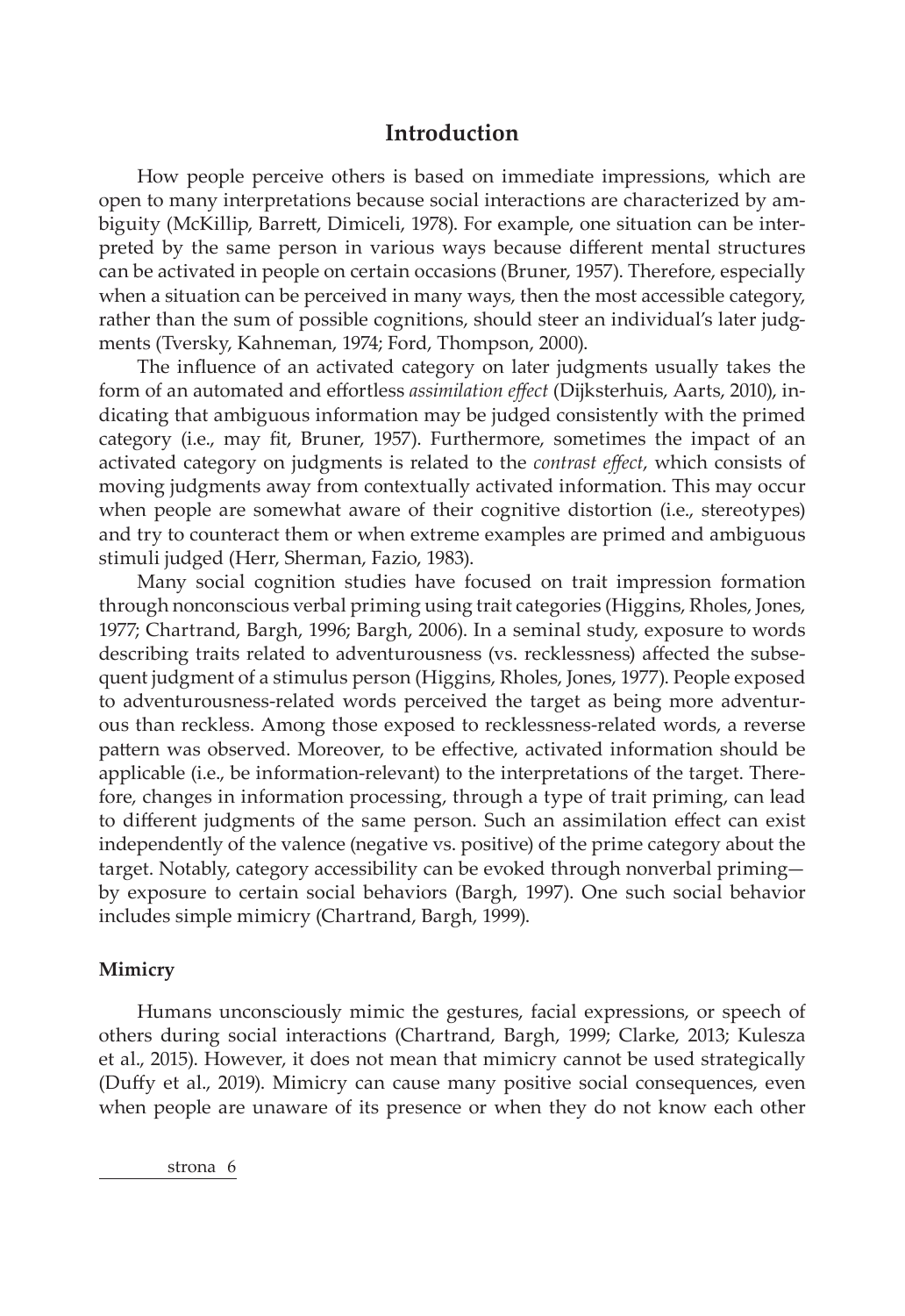(Chartrand, Bargh, 1999). Mimicry may play a functional role in social settings because it can bond people together (*social glue hypothesis*, Lakin et al., 2003). With that dominant view, mimicry automatically raises affiliative goals in people's minds. It makes mimicry a reasonable tool for investigating impression formation processes in social interactions (Chartrand, Bargh, 1999). However, actual goals, which arise unconsciously, may affect the way that people process information because such nonverbal priming may lead to goal-directed cognition (Dijksterhuis, Aarts, 2010). According to the assumptions above, this study aimed to consider how mimicry affects impression formation in ambiguity presentation of the target (with no initial attitude of this target). Specifically, the experiment tested whether people being mimicked form a more positive impression of stranger target (than those not being mimicked) when they may interpret the target's behaviors in many ways.

# **Positive changes in person perception after mimicry**

Mounting evidence suggests that mimicry increases liking for the mimicker by the mimickee i.e., the person being mimicked (Kouzakova et al., 2010). However, this link sometimes disappears and mechanisms behind this inconsistency are unknown (Drury, Van Swol, 2005). In these studies, participants are often instructed to complete a social task with an unknown confederate, who does or does not mimic their behaviors. Participants typically receive little information, such as names, about the interaction partners. In addition to liking, mimicry serves as an embodied cue of social competence. Mimickers can be judged by the mimickee as being more competent, confident, or persuasive (Van Swol, 2003; Jacob et al., 2011). However, such links sometimes fail (Kulesza et al., 2017; Bocian et al., 2018). Still, in a study by Bocian et al., the mimicker was perceived by the mimickee as having more warmth (caring, helpful, etc.) than someone who did not mimic. Moreover, in virtual reality environments, people respond more favorably, within the dimensions of warmth and competence, to virtual agents who are mimicking them (Verberne et al., 2013). Therefore, mimickers may reap the benefits of enhanced, favorable interpersonal perceptions by those they mimicked. Such effects may arise without complex information or initial attitudes toward the mimicker.

# **Changes in a priori negative attitudes after mimicry**

The mere presence of mimicry is considered a strategy to reduce stereotypes (i.e., after mimicry, the initial negative attitude can be more positive). Contact with mimicking virtual outgroup members improved intergroup relationships (on liking and feeling of closeness toward outgroup VR mimicker, Hasler et al., 2014). Such an effect may exist only in people who expressed low, but not high, a priori liking of outgroup members. Unfortunately, in Hasler's study, no measure was used for feelings of the entire outgroup, making it impossible to generalize the effects to the entire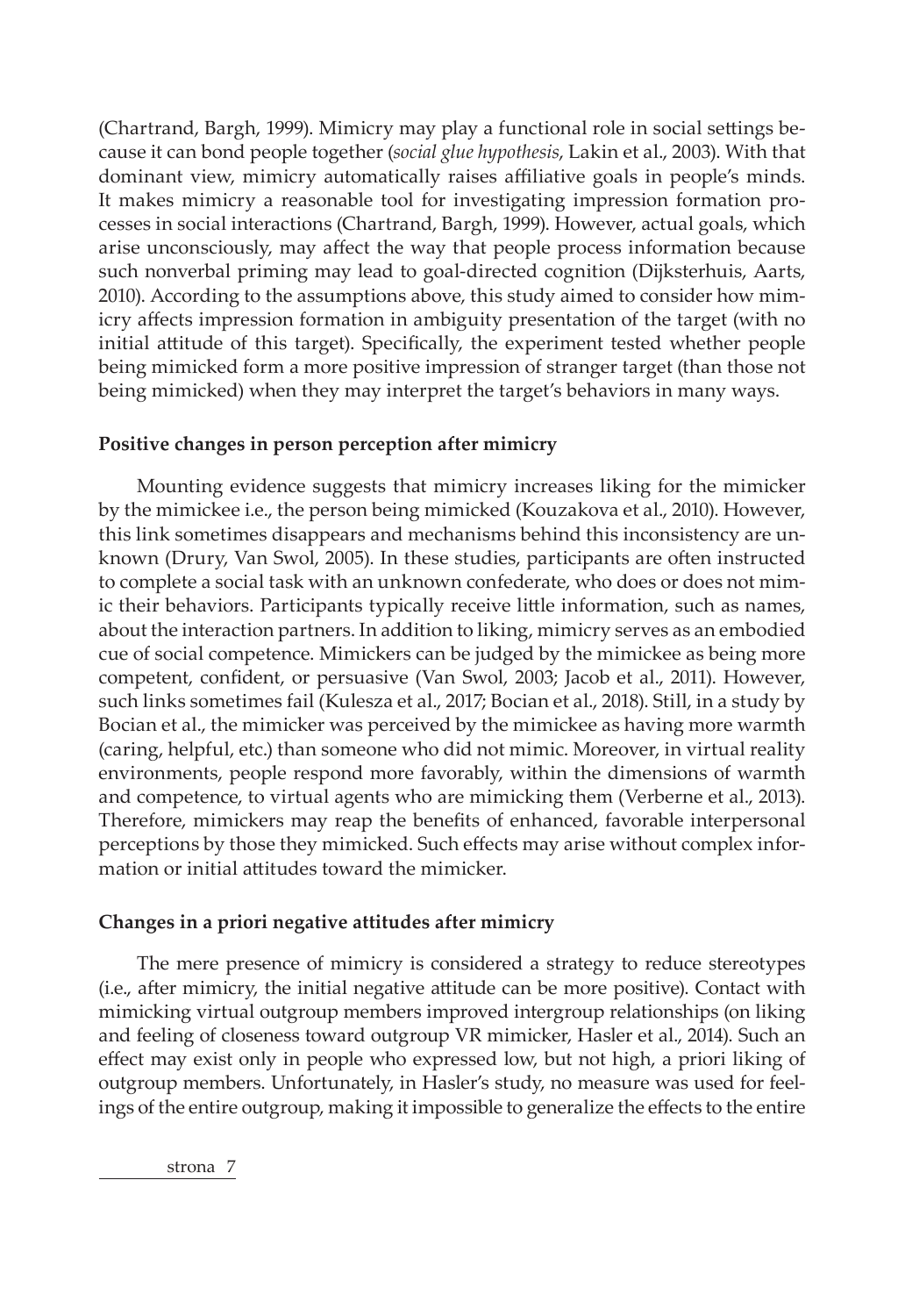outgroup population. Contrarily, in the other study, only mimickers from the participant's ingroup (but not mimickers from an outgroup) gained liking from mimicked participants (Likowski et al., 2008). The *repair* effect of mimicry on social interactions can spread beyond mimicker–mimickee dyads. In a study, behavioral mimicry (i.e., non-believer confederate mimicking participants who declared themselves believers) led to more favorable judgments toward the entire participants' outgroup (Zglinicka, Kulesza, 2014). This effect occurred on the moral, and not on efficiency and personality, dimensions. In this study, no initial attitudes toward an outgroup were measured.

Although studies have indicated that readily accessible categories can influence impression formation of ambiguous targets, this relationship is not completely understood. Several studies have tested such relationships, involving verbal trait priming performed in artificial settings (Higgins, Rholes, Jones, 1977, for critics, see Galinsky, Glucksberg, 2000). Investigations of impression formation through the more naturalistic nonverbal priming, which uses mimicry, have also been performed. However, most studies, have tested the impact of mimicry on impression formation about targets who mimic the participants (i.e., confederates with whom participants participate in the study, e.g., Chartrand, Bargh, 1999). Therefore, those judgments refer to the mimickers and not to other people in general. In these studies, the participants usually know some basic information (names or educational levels) about the targets. A few studies, involving judges toward targets (or products, Kulesza et al., 2017), but with a priori negative attitudes (1) toward mimickers from the participant's outgroup (Hasler et al., 2014) or (2) the entire participant's outgroup (stereotyped groups, Zglinicka, Kulesza, 2014).

#### **Study aims**

In this study, the goal was to extend previous research and examined whether mimicry influences impression formation of the target (1) with whom the participant did not get acquainted, (2) without initial attitudes (either positive or negative) toward him, and (3) with the presentation of the target with ambiguous verbal description which seem novel in the mimicry research field (i.e., target behaviors can be interpreted by participants as positive or negative). Because impression ratings were likely based only on quantitative measurements in earlier studies, in this study, two indicators (qualitative and quantitative) of impression formation were used. Based on the literature review, it was hypothesized that:

- Hypothesis 1. People being mimicked will like their mimicker more than people not being mimicked. Liking also served as a mimicry manipulation check (e.g., Kouzakova et al., 2010).
- Hypothesis 2. People being mimicked will offer traits that describe the target more favorably than people not being mimicked.
- Hypothesis 3. People being mimicked will rate the target's positive valence traits to the higher level than people not mimicked.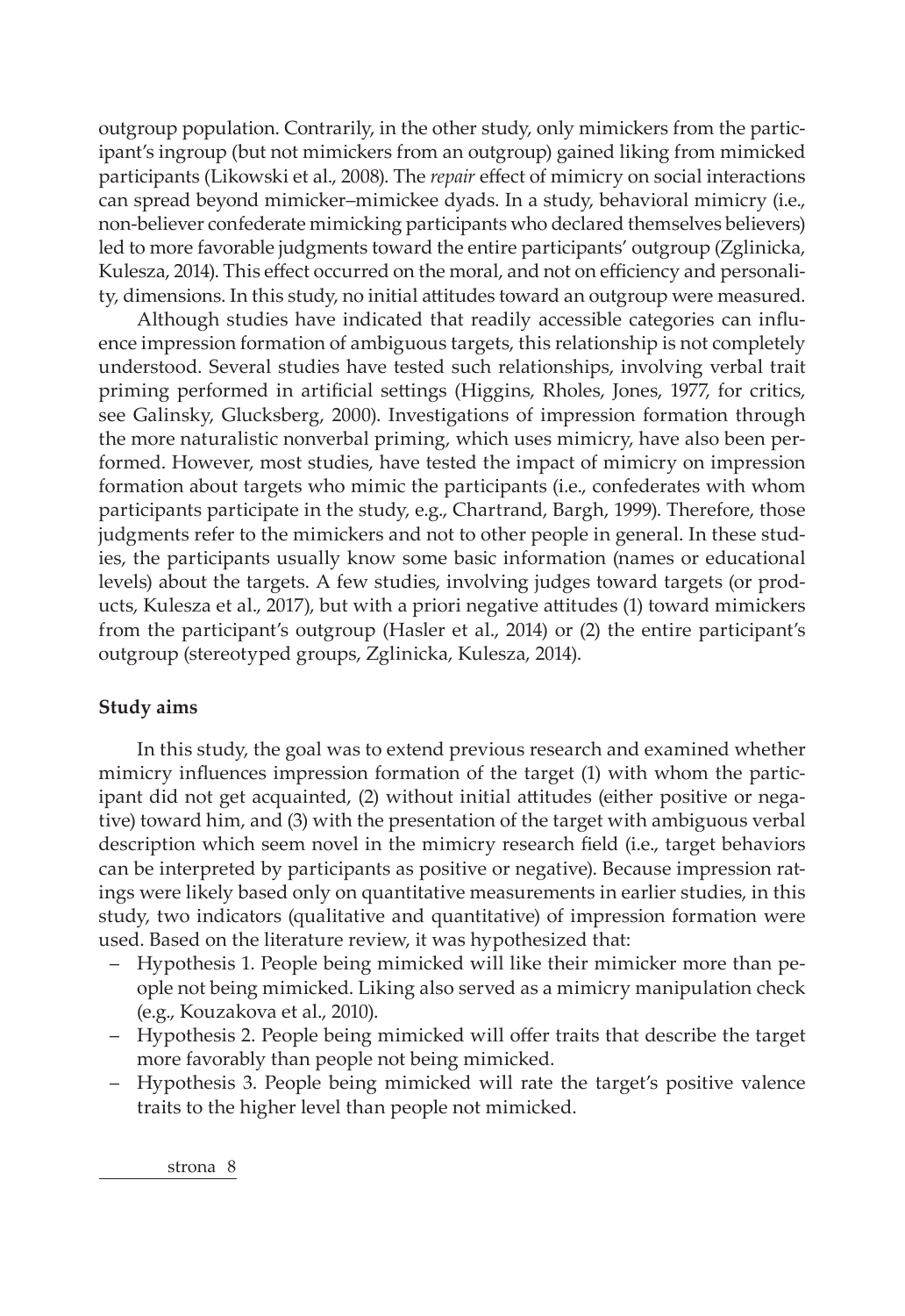– Hypothesis 4. People being mimicked will rate the target's negative valence traits to the lower level than people not mimicked.

Description of the target includes mostly his agentic behaviors for interpretation (Higgins, Rholes, Jones, 1977), so it was also explored whether the traits offered by participants differ on their agentic and communal valence between (and within) conditions. Supplemental materials and datasets underlying the presented study are available at https://osf.io/agh6t/?view\_only=6b55a47282e645668949c12a144f7e55.

# **Method**

# **Participants**

Data were collected from 40 undergraduates (28 women, *M*age = 26.75, *SD*age = 8.03) at SWPS University of Social Sciences and Humanities in Poznan in exchange for course credit and from 80 employees from local corporations who were awarded in training of interpersonal communication skills (55 women, *M*age = 28.80, *SD*age = 8.01). These two groups did not differ significantly in age (*t*[118] = –1.32, *p* = .189) and sex ratio  $(\chi^2[1, N = 120] = .02, p = .889)$ , therefore, both groups were treated together because of this equivalence. Five participants revealed during the debriefing that they had ascertained the aims of the study and were excluded from analyses. The final sample consisted of 115 participants (81 women,  $M_{\text{age}} = 28.23$ ,  $SD_{\text{age}} = 7.94$ ) randomly assigned to the mimicry ( $N = 57$ ) or no-mimicry ( $N = 58$ ) condition. Ethical approval for this study was obtained at the SWPS University of Social Sciences and Humanities from the Ethics Committee for Scientific Research, Faculty of Psychology in Sopot (WKE/S 16/11/65).

## **Mimicry manipulation**

A common mimicry method was applied (Chartrand, Bargh, 1999). Trained confederates mimicked or did not mimic the participant's non-verbal behaviors during a social interaction task (interview). Participants were randomly assigned to mimicry or to no-mimicry conditions. In the mimicry condition, the confederate was instructed to sit in a relaxed position and to mimic behaviors presented by the participant (e.g., nodding, rubbing neck) with a delay of about 2–3 seconds. Confederates repeated behaviors used by participants around every second presence. Not in every, to avoid the unnaturalness of the conversation or detection of mimicry by participants (Kavanagh et al., 2011). In the no-mimicry condition, the confederate was instructed to sit in a relaxed position and refrain from mimicking participants' non-verbal behaviors. To make sure that confederates will not automatically mimic participants, they sit relatively still, put palms flat on a desk and both flat feet on the floor (Chartrand, Bargh, 1999).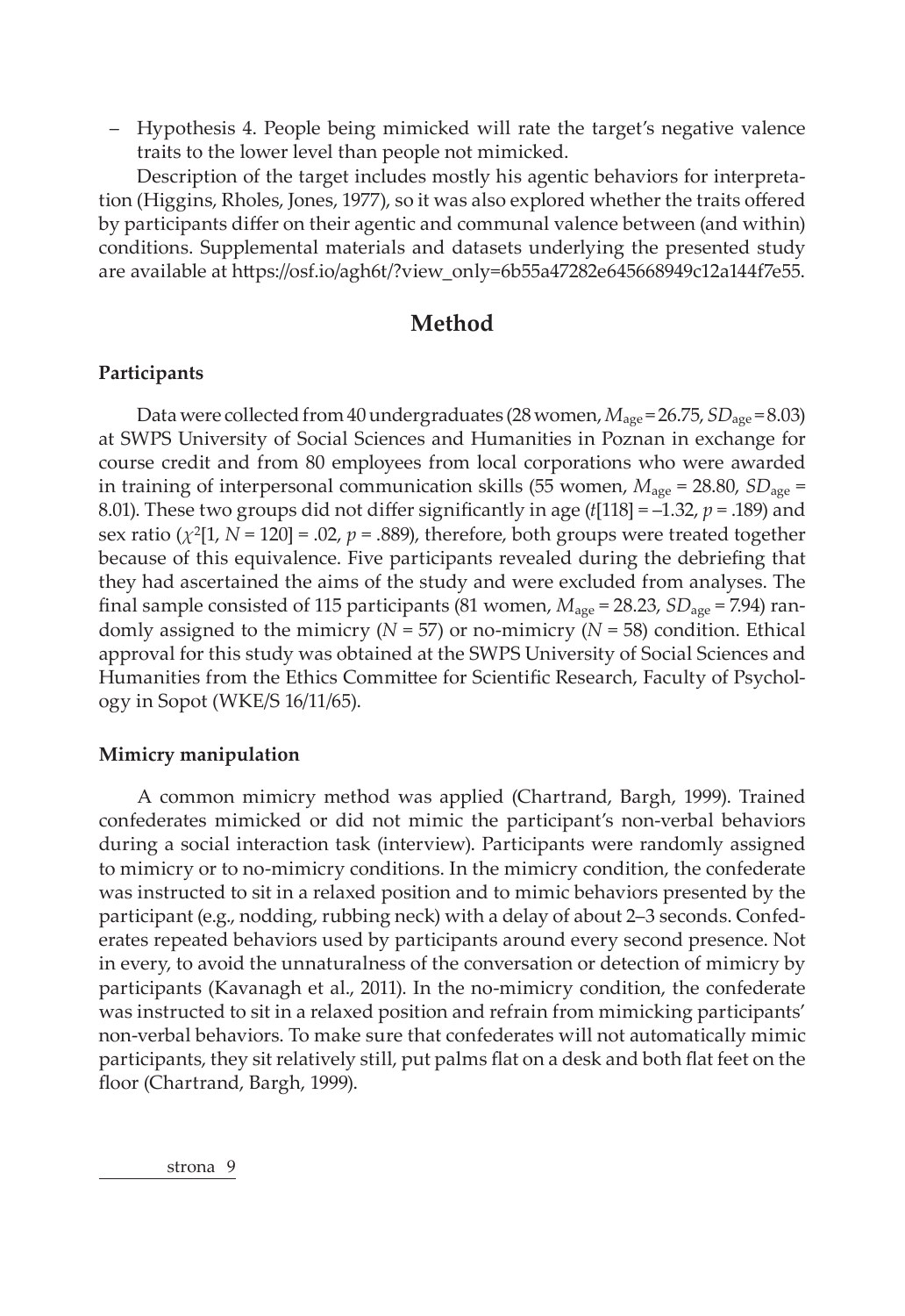#### **Measures and materials**

*Liking the mimicker*. To investigate whether mimicry manipulation increases the liking of the mimicker participants indicated the veracity  $(1 = \text{definitely not}; 7 =$ *definitely yes*) of seven items (e.g., "This person triggers a positive feeling in me") which were averaged to create an index (Cronbach's  $\alpha$  = .91). This method has been used previously in Polish-speaking samples (Kulesza, Dolinski, Wicher, 2016).

*Impression formation*. To examine individual differences in how participants form an impression of the target, two measures were used. Participants engaged in the open-ended and closed-ended response tasks where, in both cases, they were presented with an ambiguous description of a target who was described using a person-perception paradigm (inspired by Higgins, Rholes, Jones, 1977) as:

Konrad spent a great amount of his time in search of what he liked to call excitement. He had already climbed, shot the Colorado rapids in a kayak, and piloted a jet-powered boat – without knowing very much about boats. He had risked injury and even death. Now he was in search of new excitement. He was thinking, perhaps, he would do some skydiving or maybe cross the Atlantic in a sailboat [adventurous/reckless]. By the way, he acted one could readily guess that Konrad was well aware of his ability to do many things well [self-confident/conceited]. Konrad's contacts with people were rather limited. He felt he didn't need to rely on anyone [independent/aloof]. Once Konrad made up his mind to do something it was as good as done no matter how long it might take or how difficult the going might be. Only rarely did he change his mind even when it might well have been better if he had [persistent/stubborn].

Traits presented in the text in square parentheses were not given for participants. In the open-ended portion, participants were asked to list the three traits that best characterize the target. These traits were scored and averaged as positive/negative (more/less favorable, ranging from –4.49 to +4.40, Abele, Wojciszke, 2007, Study 1). Additionally, traits were scored on their agency, and communion value (more/less agentic/communal, both ranging from –4.55 to + 4.75, Abele, Wojciszke, 2007, Study 1).

In the closed-ended portion – which came second, participants rated the veracity (1 = *definitely not*; 7 = *definitely yes*) of four bipolar adjective pairs ("independent"/"aloof"; "reckless"/"adventurous"; "self-confident"/"conceited"; "persistent"/"stubborn") to describe the target (Higgins, Rholes, Jones, 1977). These traits were further averaged to create indexes of positive and negative valence traits. The negative traits index was calculated as the mean only of aloof, reckless, and conceited traits. The stubborn trait was excluded from the final index because when based on results of Polish samples, its valence was above zero (i.e., .72, Abele, Wojciszke, 2007, Study 1), so that, it can be perceived by Polish people as a relatively positive characteristic. Values for the rest of traits were as following for independent (+3.22), adventurous (+3.81), self-confident (+3.17), persistent (+3.82), aloof (–1.14), reckless (–2.36), conceited (–2.77). There were also a few masking items (e.g., "feels fear") to rate the target (see supplementary materials).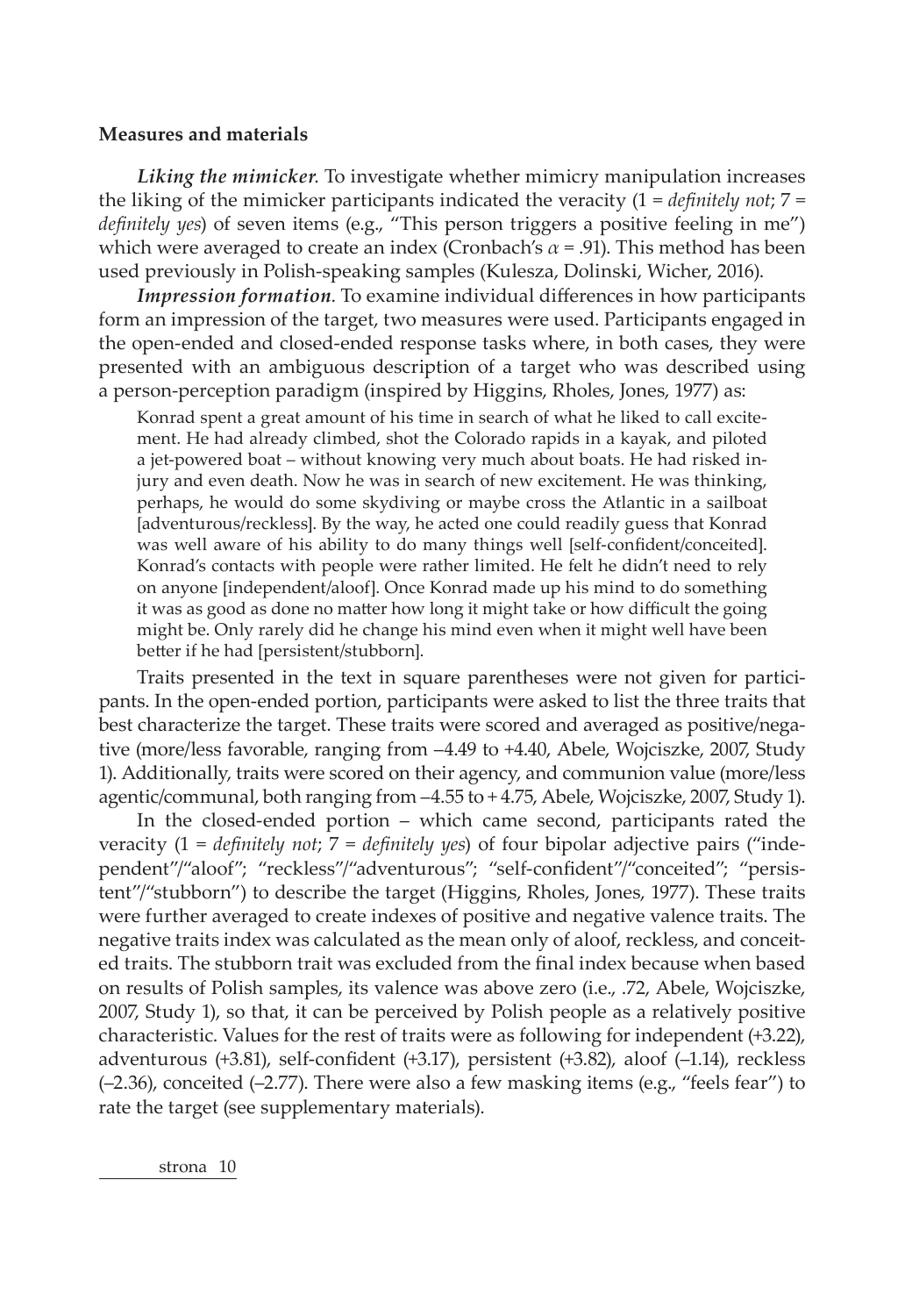*Demographics*. At the end of the study, participants reported their gender and age in years. They were also asked what they thought the study was about.

Additional questionnaires were completed for answering research questions unrelated to the current project.

#### **Procedure**

Participation took place individually with only a confederate present. They were seated facing each other, with approximately four feet between them. All participants had been informed about their rights and the general aims of the study. Upon commencement of the study, the confederate introduced themselves as a local university student in market research who was conducting a study to fulfill course requirements (Kulesza, Dolinski, Wicher, 2016). For the student sample participants were told they were involved in a study to assess and improve the quality of teaching at university. For the worker sample, they were told they were involved in a study to assess and improve workplace culture. Each interview took approximately 7–10 minutes and was composed of 12 questions asked in the same order. The participants were free to briefly respond to each of those questions; responses were not recorded. During the interview, the confederate mimicked (or not) the participant's non-verbal behaviors. Once the interview was complete, the participants completed self-report surveys and were asked if they had guessed the purpose of the experiment. Lastly, the participants were thanked, debriefed, and, for those who needed it, were awarded course credit.

#### **Analyses**

The data distributions in both conditions were significantly different from normal for most of the dependent variables (Shapiro-Wilk tests, *Ws* ranging from = .64 to .95, *ps* < .050), meaning that most dependent variables were not normally distributed (except for traits index in the no-mimicry condition, *Ws* = .96, *p* = .102). Therefore, the Mann-Whitney *U* test was conducted to test the main group differences.

# **Results**

#### **Descriptive statistics and manipulation check**

Randomization (mimicry vs. no-mimicry condition) was successful for age, in mimicry ( $M_{\text{age}} = 28.47$ ,  $SD_{\text{age}} = 8.17$ ) and no-mimicry condition ( $M_{\text{age}} = 27.77$ , *SD*age = 7.97), *t*(118) = .48, *p* = .636 and sex ratio, *χ*2(1, *N* = 120) = 3.17, *p* = .075. Participants being mimicked like their mimicker more than participants not mimicked (*U* = 1290, *z* = 2.04, *p* = .041, *r*<sup>b</sup> = .22, see Table 1).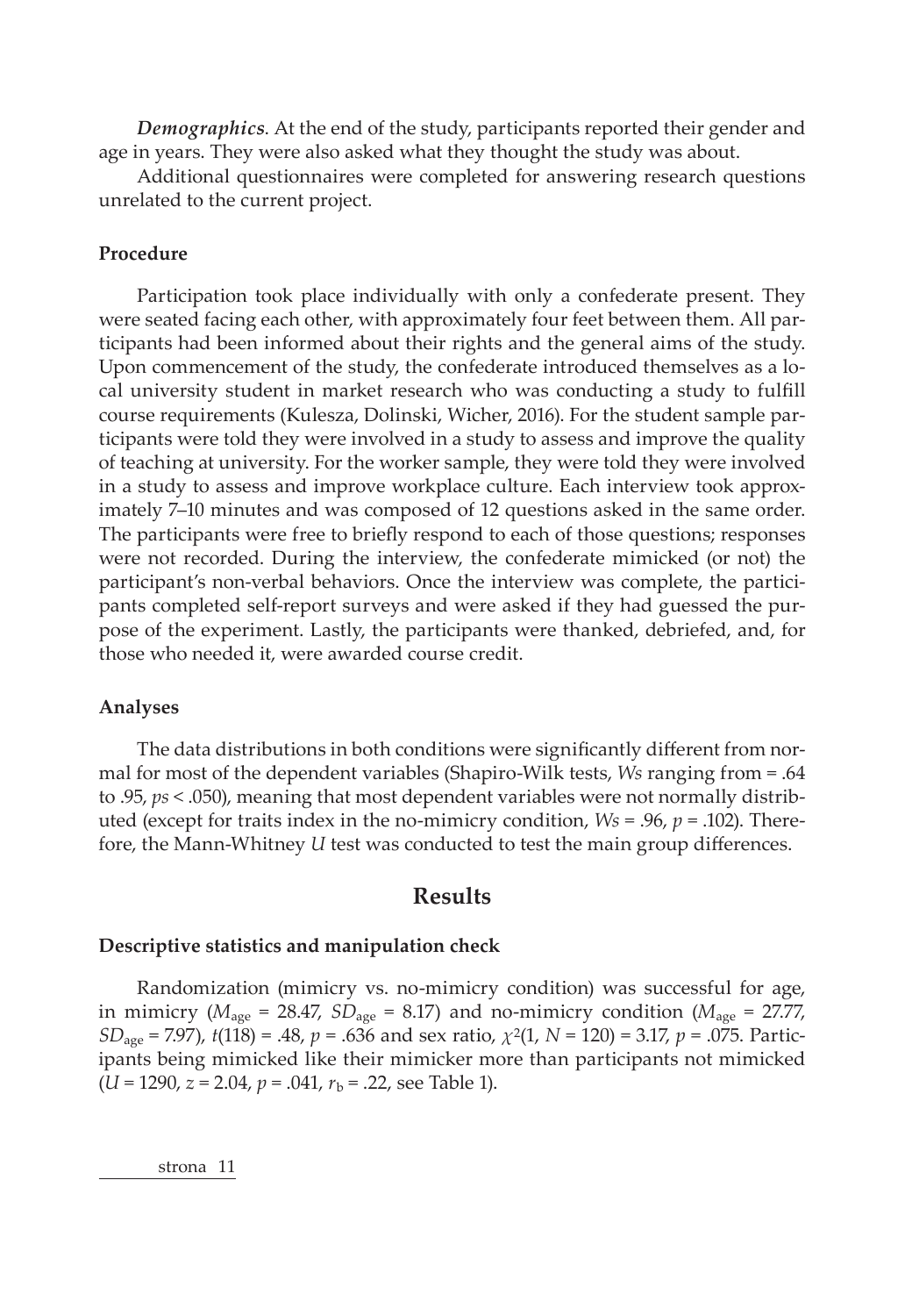| Variable                          | No-mimicry ( $N = 58$ ) |                |           | Mimicry ( $N = 57$ ) |                |           |  |  |  |  |  |
|-----------------------------------|-------------------------|----------------|-----------|----------------------|----------------|-----------|--|--|--|--|--|
|                                   | Mdn                     | $\overline{M}$ | <b>SD</b> | Mdn                  | $\overline{M}$ | <b>SD</b> |  |  |  |  |  |
| Liking                            | 5.71                    | 5.79           | .75       | 6.14                 | 6.08           | .86       |  |  |  |  |  |
| Open-ended rating of the target   |                         |                |           |                      |                |           |  |  |  |  |  |
| Valence of 1st Trait              | 3.17                    | 1.66           | 2.52      | 3.62                 | 2.89           | 1.42      |  |  |  |  |  |
| Valence of 2nd Trait              | 2.42                    | 1.86           | 2.13      | 3.15                 | 2.14           | 2.01      |  |  |  |  |  |
| Valence of 3rd Trait              | 3.17                    | 1.98           | 2.03      | 3.17                 | 1.79           | 2.42      |  |  |  |  |  |
| Trait index                       | 1.98                    | 1.74           | 1.53      | 2.21                 | 2.26           | .98       |  |  |  |  |  |
| Closed-ended rating of the target |                         |                |           |                      |                |           |  |  |  |  |  |
| Independent                       | 6.00                    | 6.12           | .96       | 6.00                 | 6.14           | 1.19      |  |  |  |  |  |
| Aloof                             | 6.00                    | 5.67           | 1.44      | 6.00                 | 5.47           | 1.50      |  |  |  |  |  |
| Adventurous                       | 6.50                    | 6.21           | .93       | 7.00                 | 6.39           | .80       |  |  |  |  |  |
| Reckless                          | 4.50                    | 4.50           | 1.60      | 4.00                 | 3.89           | 1.77      |  |  |  |  |  |
| Self-confident                    | 7.00                    | 6.19           | 1.08      | 7.00                 | 6.32           | 1.00      |  |  |  |  |  |
| Conceited                         | 4.00                    | 4.03           | 1.60      | 4.00                 | 3.58           | 1.66      |  |  |  |  |  |
| Persistent                        | 6.00                    | 6.21           | .89       | 7.00                 | 6.32           | .95       |  |  |  |  |  |
| Stubborn                          | 6.00                    | 6.12           | 1.08      | 6.00                 | 6.14           | .97       |  |  |  |  |  |
| Positive traits index             | 6.25                    | 6.18           | .65       | 6.50                 | 6.29           | .67       |  |  |  |  |  |
| Negative traits index             | 4.83                    | 4.74           | .98       | 4.33                 | 4.32           | 1.04      |  |  |  |  |  |

Table 1. Descriptive statistics for all dependent variables in both conditions

# **Open-ended rating of the target**

Participants being mimicked described the target more favorable in the first trait offered ( $U = 1287$ ,  $z = 2.07$ ,  $p = .039$ ,  $r_b = .22$ ), than participants not mimicked. No significant effect for the second ( $U = 1448$ ,  $z = .54$ ,  $p = .586$ ,  $r<sub>b</sub> = .07$ ), and the third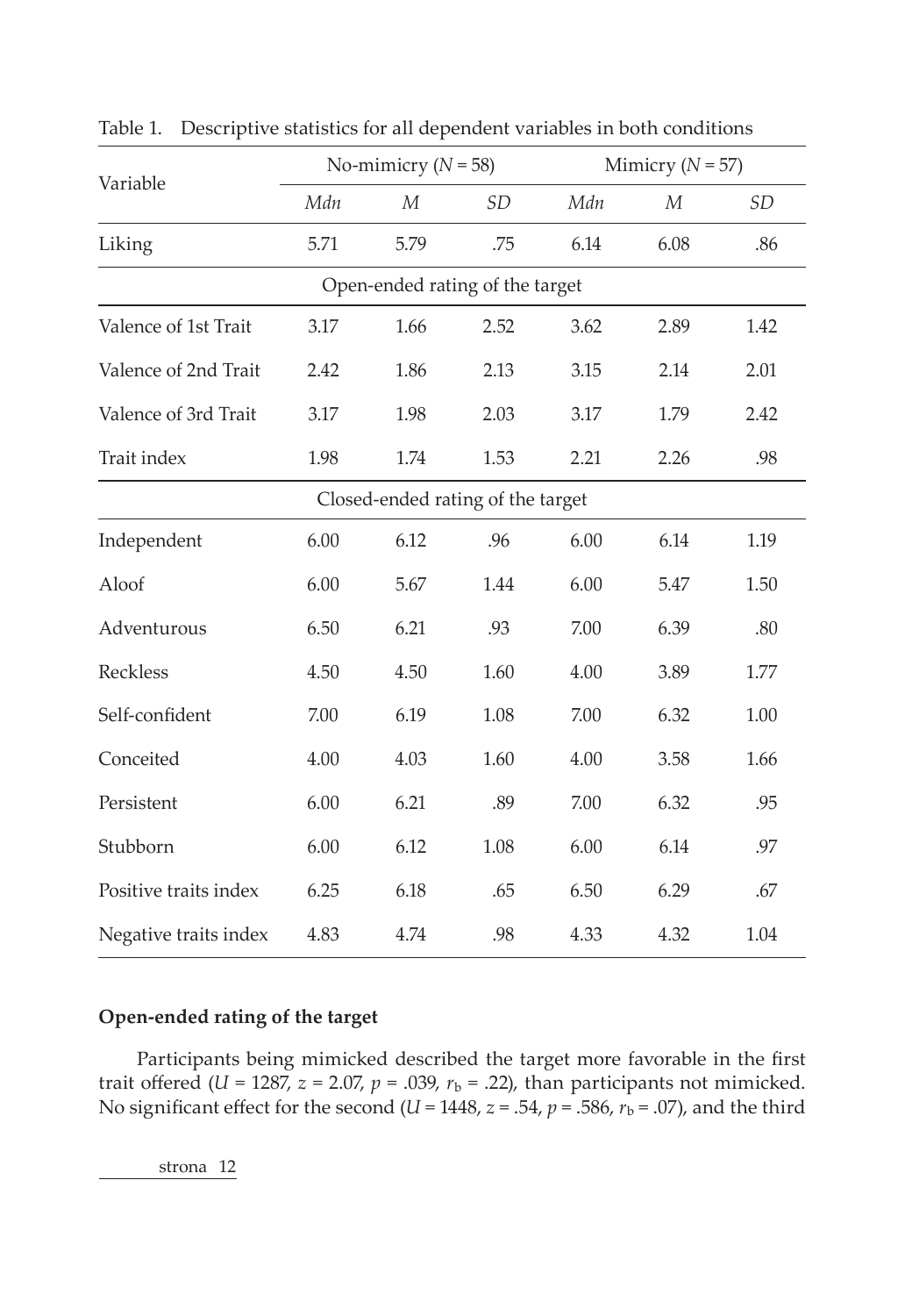trait ( $U = 1487$ ,  $z = .32$ ,  $p = .752$ ,  $r<sub>b</sub> = -.03$ ), nor for favorability traits index was found  $(U = 1378, z = 1.54, p = .124, r<sub>b</sub> = .17$ , see Table 1 and Figure 1).

Additionally, participants being mimicked described the first trait of the target more favorably, on agentic ( $U = 1158$ ,  $z = 2.79$ ,  $p = .005$ ,  $r<sub>b</sub> = .30$ ) and communal  $(U = 1282, z = 2.09, p = .037, r_b = .22)$  valence than not mimicked. For agentic valence no significant effect was found for the second  $(U = 1482, z = .34, p = .731, r_b = .04)$  and the third trait  $(U = 1406, z = .80, p = .426, r_b = .09)$ . Agentic traits index was higher in mimicry than in no-mimicry condition (*U* = 1316, *z* = 1.89, *p* = .059,  $r<sub>b</sub>$  = .20, see Table 2 and Figure 2). The same pattern was found for communal valence for second  $(U = 1457, z = .49, p = .621, r_b = .05)$  and third trait  $(U = 1344, z = 1.16, p = .246, r_b = -.13,$ see Table 2 and Figure 3) offered by participants. No significant differences were found between both conditions for the communal traits index valence  $(U = 1620)$ ,  $z = .19$ ,  $p = .851$ ,  $r<sub>b</sub> = .02$ ).

Additionally, the differences between agentic and communal traits valence within conditions were analyzed. Three traits offered by participants were scored higher on agentic than communal valence in both conditions  $(Z > 5.69, p < .001,$  see Table S1 in supplementary materials).

| Variable                          | No-mimicry ( $N = 58$ ) |      |           | Mimicry ( $N = 57$ ) |        |           |
|-----------------------------------|-------------------------|------|-----------|----------------------|--------|-----------|
|                                   | Mdn                     | M    | <b>SD</b> | Mdn                  | M      | <b>SD</b> |
| Valence of<br>1st Trait Agency    | 3.25                    | 1.99 | 2.47      | 3.80                 | 3.31   | 1.44      |
| Valence of<br>1st Trait Communion | .35                     | .18  | 1.65      | 1.30                 | .82    | 1.18      |
| Valence of<br>2nd Trait Agency    | 3.40                    | 2.54 | 2.07      | 3.40                 | 2.90   | 1.75      |
| Valence of<br>2nd Trait Communion | .30                     | .15  | 1.41      | .35                  | .23    | 1.39      |
| Valence of<br>3rd Trait Agency    | 3.40                    | 2.61 | 1.85      | 3.80                 | 2.55   | 2.20      |
| Valence of<br>3rd Trait Communion | .15                     | .45  | 1.56      | .35                  | $-.11$ | 1.60      |
| Agency index                      | 2.53                    | 2.35 | 1.44      | 3.08                 | 2.91   | .86       |
| Communion index                   | .23                     | .24  | .99       | .20                  | .32    | .67       |

Table 2. Descriptive statistics for agentic and communal traits valence in the open-ended task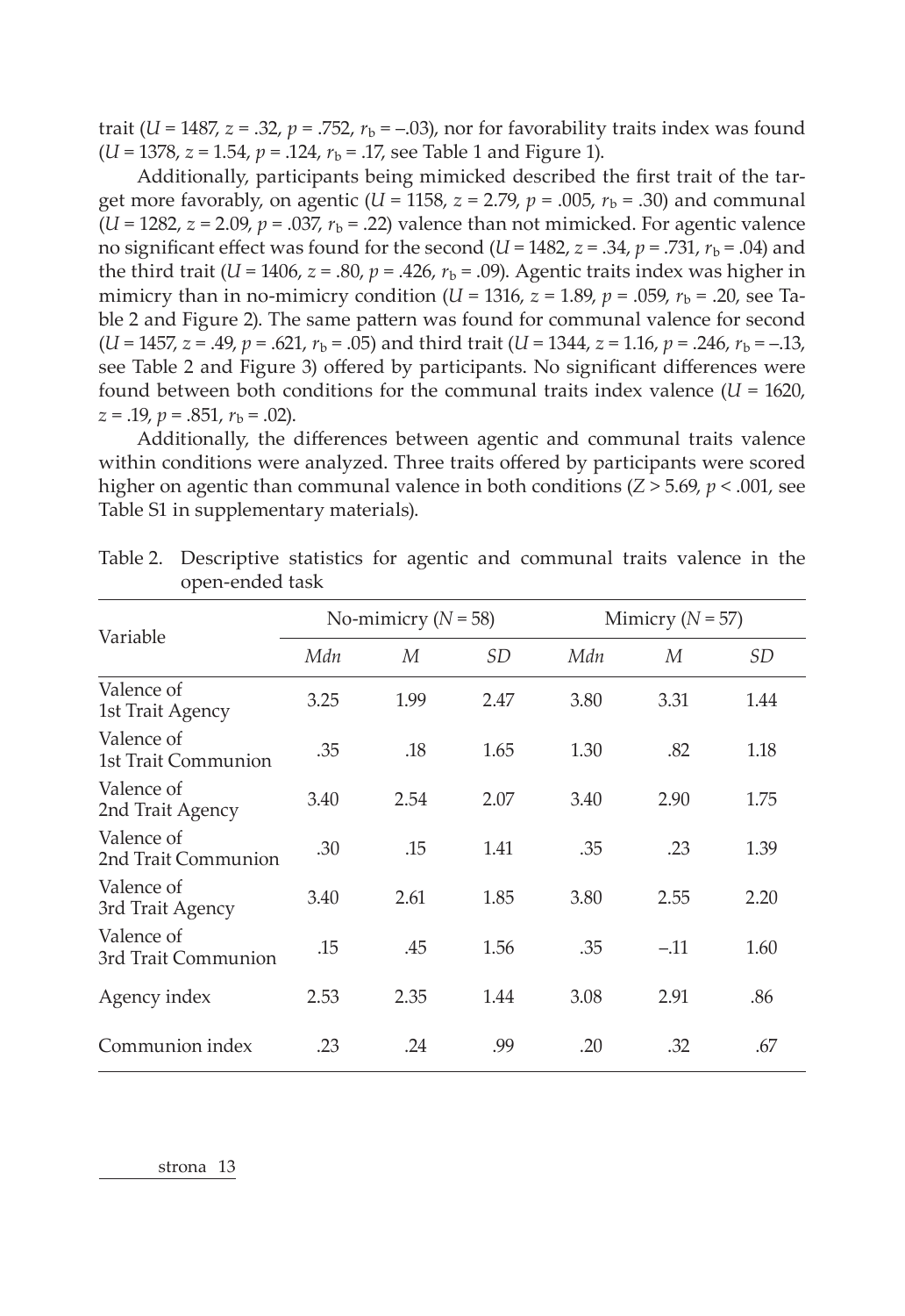

Figure 1. Mean of the three traits offered by participants, favorability valance, subgroup differences

*Note*. Error bars = +/– 1 standard error. Scale from –4.49 to +4.40.





*Note*. Error bars = +/– 1 standard error. Scale from –4.55 to + 4.75.





*Note*. Error bars = +/– 1 standard error. Scale from –4.55 to + 4.75.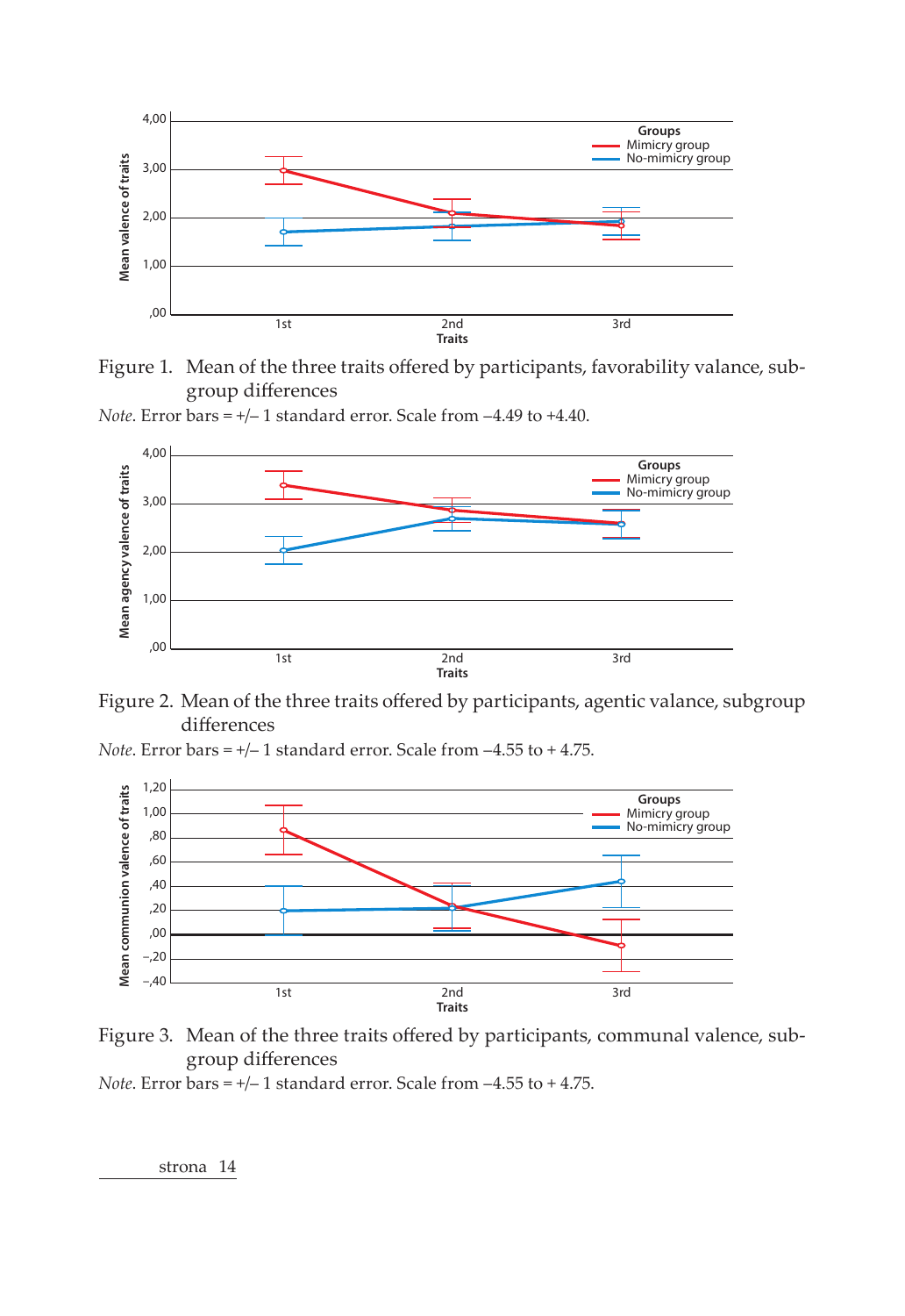#### **Closed-ended rating of the target**

Participants being mimicked described the target lower on the two negative valence traits – on reckless  $(U = 1301, z = 2.00, p = .045, r_b = .21)$  and conceited  $(U = 1330, z = 1.84, p = .066, r<sub>b</sub> = .20)$ , but the second effect was marginal. Ratings for aloof (*U* = 1521, *z* = .77, *p* = .440,  $r_b$  = –.08) and stubborn (*U* = 1635, *z* = .11, *p* = .911,  $r<sub>b</sub> = -0.01$ ) traits showed no group differences. Ratings for negative traits valance index in mimicry condition were lower than in no-mimicry condition  $(U = 1280)$ ,  $z = 2.10$ ,  $p = .036$ ,  $r<sub>b</sub> = .23$ , see Table 1).

Ratings of positive valence traits showed no group differences, respectively for independent (*U* = 1560, *z* = .56, *p* = .574,  $r_b$  = .06), adventurous (*U* = 1501, *z* = .94,  $p = .348$ ,  $r_b = .09$ ), self-confident (*U* = 1555, *z* = .61, *p* = .543,  $r_b = .06$ ) and persistent  $(U = 1504, z = .91, p = .362, r<sub>b</sub> = .09)$ , nor for positive traits valance index  $(U = 1469, z = .91, p = .362, r<sub>b</sub> = .09)$  $z = 1.04$ ,  $p = .298$ ,  $r<sub>b</sub> = .11$ , see Table 1).

# **Discussion**

In this study, it was tested whether mimicry influences impression formation processes of ambiguously presented target persons. Moreover, it was examined whether mimicry increased liking for the mimicker in the mimickee. First, people being mimicked liked their mimicker more than people not mimicked. Second, in the open-ended task, people described the target more favorably, on overall positive, and additionally agentic and communal valence, but this effect occurred only in the first trait offered by participants. Additionally, all traits offered by participants were scored higher on agentic than communal valence under each condition. Third, in close-ended tasks, mimicry partially affected negative valence traits, and unexpectedly, ratings of positive valence traits showed no group differences.

The findings that mimicry increased liking for the mimicker are consistent with assumptions that mimicking behaviors fulfill an important social function because they bond people together by establishing a prosocial orientation overall (Lakin et al., 2003). The evidence for this claim comes from social and neurocognitive studies (Chartrand, Bargh, 1999; Wang, Hamilton, 2012) and suggests that mimicry manipulation was successful.

In the open-ended task, people being mimicked produced more favorable (positively valence) traits than those not being mimicked. This result is consistent with theories of impression formation, where processing information, especially in ambiguous contexts, may evoke cognitively available categories that people use in later judgments (Bruner, 1957). Exposure to a certain category is suggested to evoke corresponding feelings in people, which could affect future evaluations (Higgins, Rholes, Jones, 1977). Therefore, it would be that the inferences and judgments about others could be guided by a good feeling, as mimicry seems to induce affiliation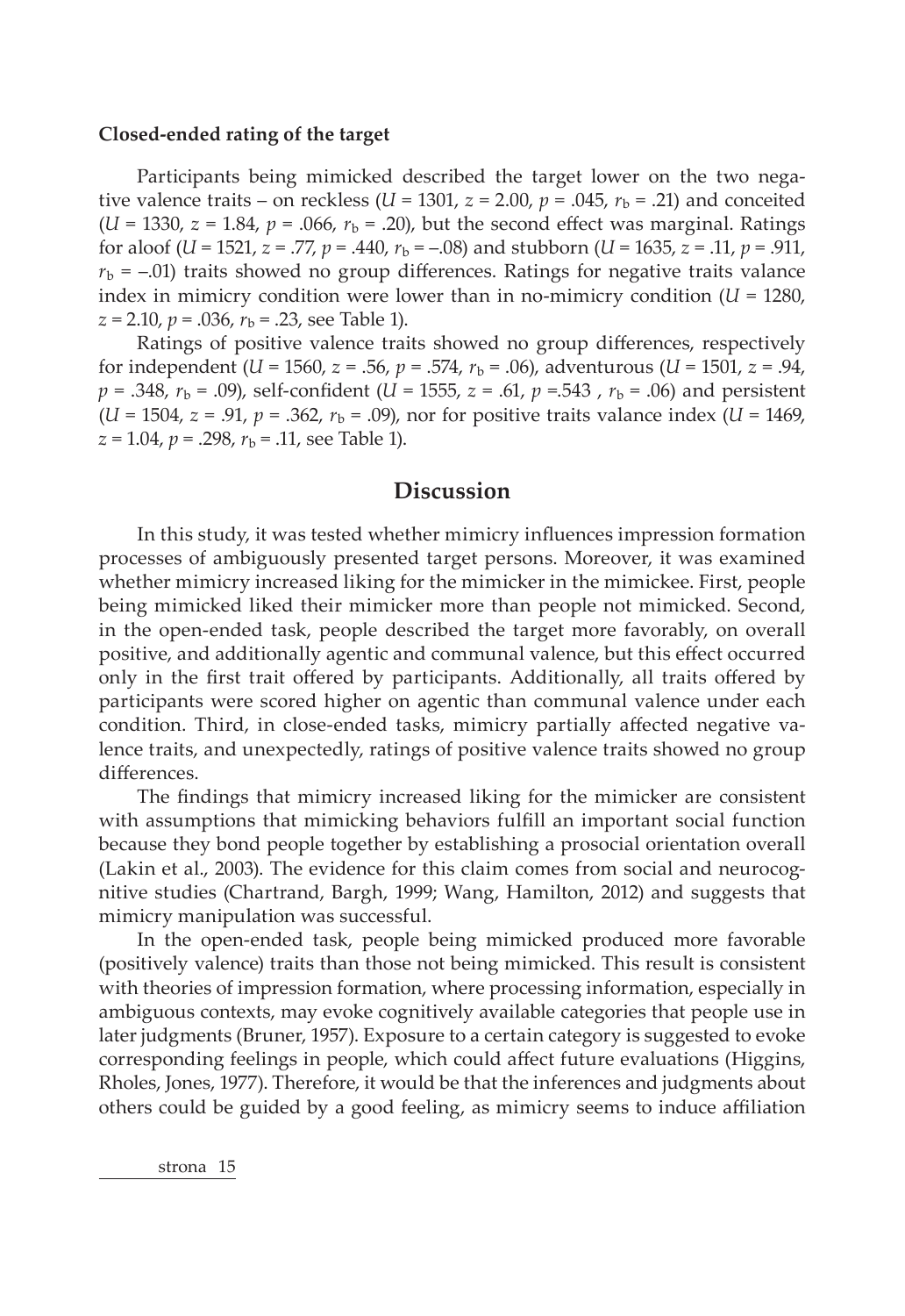feelings, which are positively related with (e.g., life satisfaction, Diener, Seligman, 2002). That is, such positive affiliative feelings would be generalized to the unknown target. Obtained findings are somewhat consistent with those of other studies on mimicry, showing that the positive effects of mimicry can spread beyond the mimicker–mimickee dyad (Tanner et al., 2008; Zglinicka, Kulesza, 2014). For example, people being mimicked judged more favorable products without initial attitudes toward them (Tanner et al., 2008, or at least slightly positive see Kulesza et al., 2017). However, in the present study findings reveal new insights, suggesting that mimicry can trigger more positive impression formation even when faced with ambiguous information about the presented person (unrelated with the interacting mimicking partner).

Under the influence of mimicry, the first traits offered by participants were rated higher on their communal and agentic valence. Therefore, in response to mimicry, the target traits were immediately perceived as more positive as well as more communal and agentic in valence. Such results can be in part related to the *halo effect*, which is the observer's tendency to assign unobserved positive characteristics to objects based on one previously positive impression (Anderson, 1981). Thus, mimicry would bring an associative nature of immediate impression formation when faced with ambiguously presented targets. These results are also consistent with theories of social cognition. Communal and agentic features seem dominant in people's spontaneous judgments about others, and even though both are most often unrelated in a person's perception, the targets can be perceived both as high in communion and agency (the halo effect, Abele, Wojciszke, 2014). However, such assumptions are tentative, because communal values of traits offered in this study were generally low (and lower than agentic). Further studies should verify these assumptions more carefully.

Findings from this study may have shed some light on prior research because mimicry did not influence the second and third traits offered by participants. Such a pattern can be explained by theoretical claims (Srull, Wyer, 1980). It has been assumed that once a category is evoked, its accessibility may decay over time (or replaced with another category). By contrast, delayed influence on primed category can be larger than immediate one (the stored portions of information could be immediately forgotten, unlike in the case of categorization, Bartlett, 1932; Woodworth, Schlosberg, 1954). Given this inconsistency and a lack of systematic studies that test how effects of mimicry are distributed with the passage of time, a reliable meta-analysis of mimicry research should be conducted to improve the understanding of patterns obtained in this study.

Furthermore, when looking at the results from close-ended ratings, mimicry had an effect only on the two negative valence traits. Importantly, in this study, not all traits originally presented as negative in nature (Higgins, Rholes, Jones, 1977) were comparatively rated when based on results of Polish samples (Abele, Wojciszke, 2007, Study 1). That is, in the case of a stubborn trait, its valence was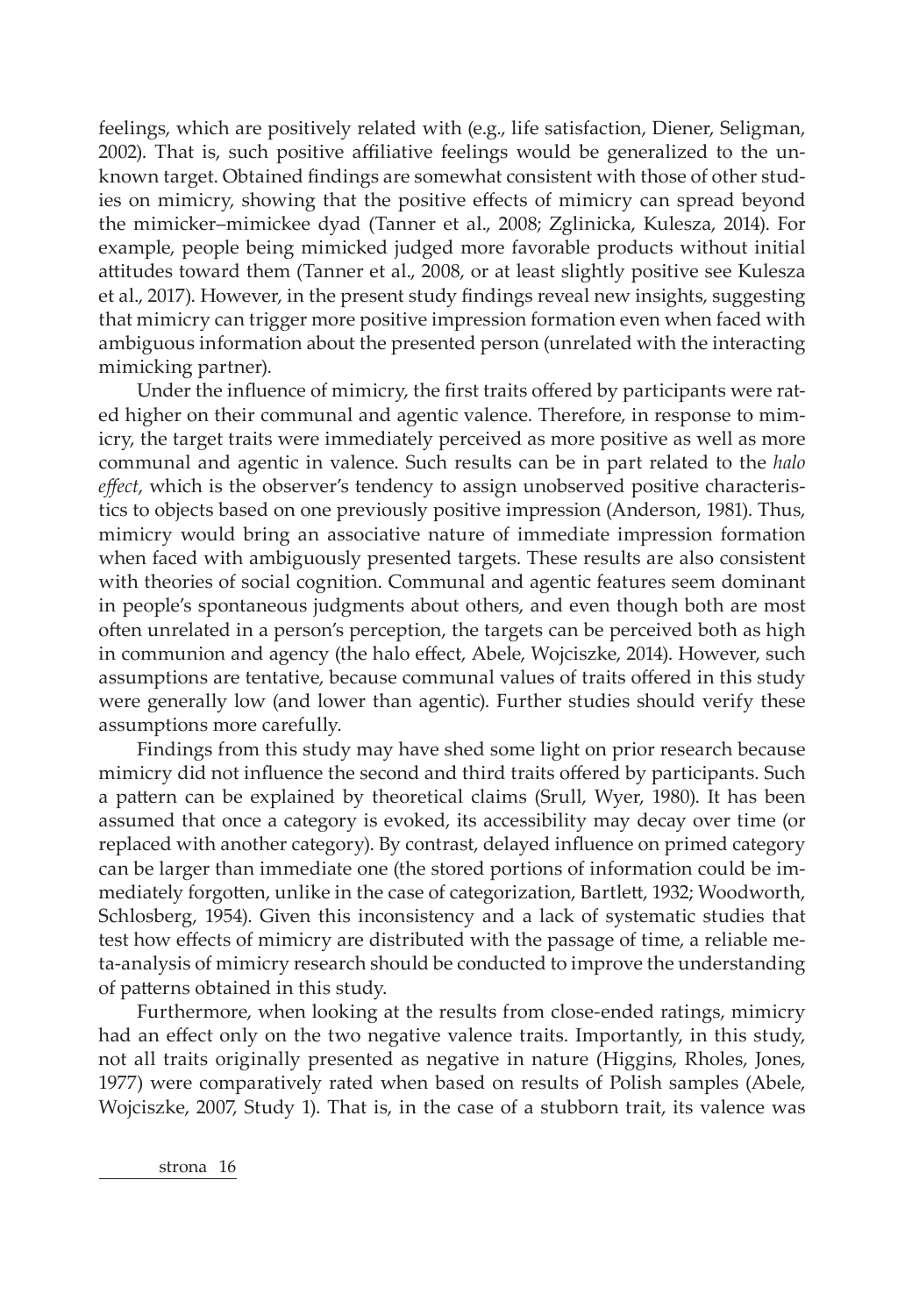above zero and not below. The other three traits were indeed perceived by the Polish population sample as negative traits. Interestingly, mimicry only affected traits with stronger negative values (reckless and conceited). This pattern can be supported by other findings, which showed that mimicry can work as a tool to *repair* social relations (Hasler et al., 2014). In these studies, mimicry was shown to improve ratings toward outgroup members (mimicker) only when people declared low a prior liking of that entire outgroup. Results obtained in this study, are not very intuitive, because negative judgments may have greater power over positive ones (bad may be stronger than good, Baumeister et al., 2001). Negative information is processed more thoroughly than positive information. From a functional point of view, such a pattern is adaptive. People may discriminate between harmful and beneficial stimuli and can be more motivated to avoid bad than to approach good ones (Peeters, 1995). However, given the (1) ultrasocial nature of humans, (2) advantages of social behavior, and (3) dangers in the social environment, mimicry *repair* effects on negative traits would be reflected as socially adaptive (Palagi et al., 2020). One tendency that may have equipped people to bond together in the face of danger is to look for cues of similarity in others as windows to their cooperative tendencies. One of the cues people may have used to detect similarity would be mimicry. Therefore, it could be more adaptive to reduce the importance of negative traits during judgments of a person, for instance, in the face of a greater threat. Although intriguing, such assumptions are speculative, and therefore, strong conclusions must wait for more rigorous investigations.

Unexpectedly, mimicry had no impact on the target ratings on his positive valence traits in the close-ended task. These results can be viewed as somewhat inconsistent with those of a study, in which mimicry was shown to spread beyond the mimicker and enhance judgments toward people unrelated to the mimicker (Zglinicka, Kulesza, 2014). However, that study considered judgments related to potential a priori negative attitudes toward the targets. Obtained results can be also considered related to the prior study using trait priming (Higgins, Rholes, Jones, 1977). Later (delayed) judgments were found to be effective when activated categories were applicable to objects. Additional analysis in this study showed that the mean value of negative traits used in close-ended tasks was close to zero (i.e., .50) for agentic valence and less than zero (i.e., −1.60) for communal valence. So that the effects of mimicry would last longer in a case of more applicable (communal) category arising from nonverbal priming. It could share some similarities with prior research, where mimicry improved ratings toward outgroup members; however, this effect exists only on warmth and not competence and personality dimensions (Zglinicka, Kulesza, 2014). More studies are needed to better understand these findings using a bigger sample size. The effects of positive traits in close-ended tasks are maybe weaker, and therefore, a larger study sample is needed to find any significant differences.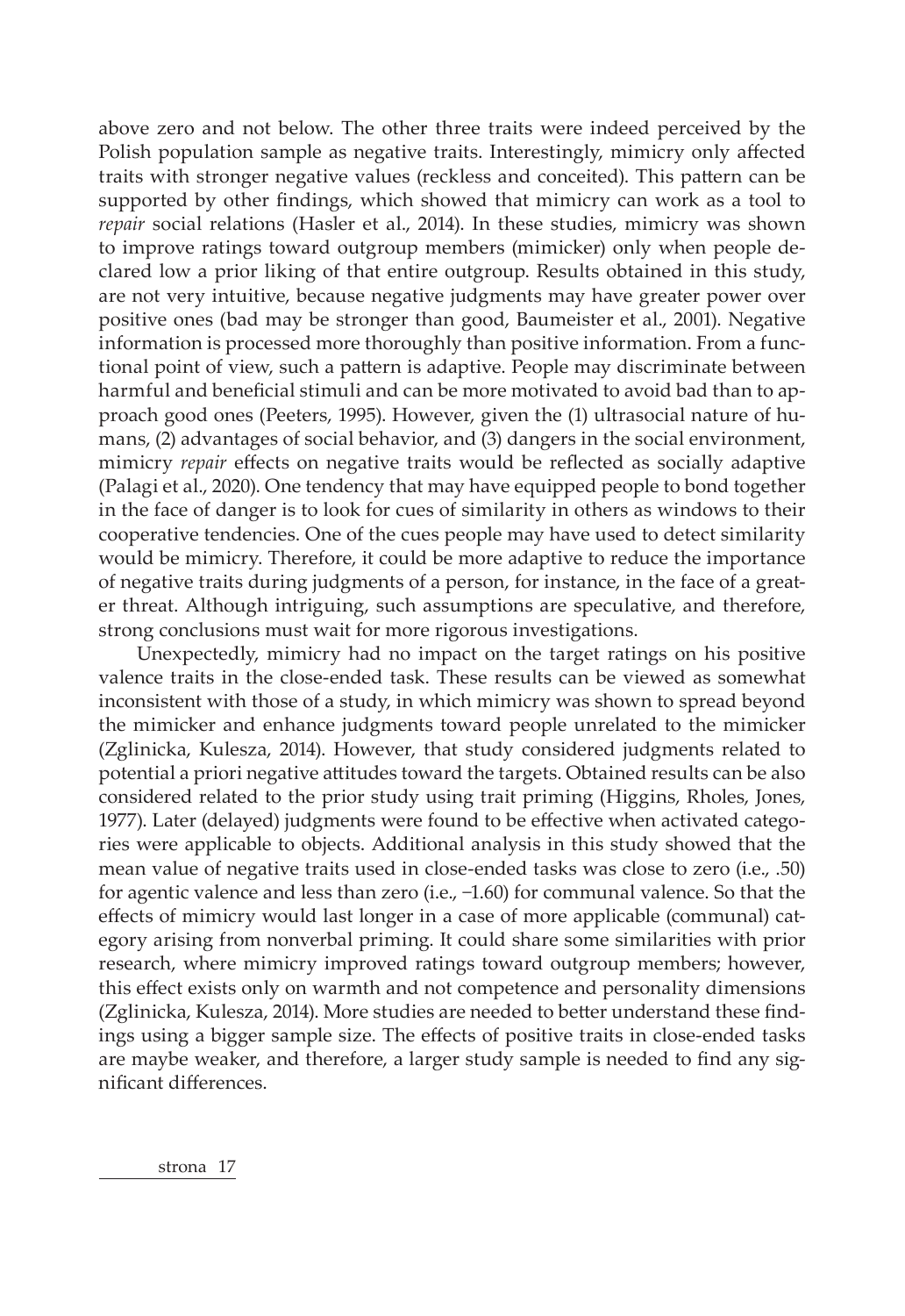#### **Limitations and future directions**

The first limitation is related to the type of mimicry manipulation (Chartrand, Bargh, 1999). In this popular paradigm, confederates cannot be completely blind to the research hypothesis (they know the study is about mimicry). This may lead to experimenter bias. Furthermore, no control for confederate behaviors, which may naturally occur during an experiment (e.g., warm tone of voice), was used and would influence the study results (Wang, Ramsey, Hamilton, 2011). In the future, video recordings should be used to code behaviors presented by confederates. The second limitation is related to challenges with good-design no-mimicry conditions. In this study, confederates in the no-mimicry group remained behaviorally inactive (Chartrand, Bargh, 1999). This behavior would be perceived as unnatural (Kavanagh et al., 2011) because during real-life interactions there is often compatibility between verbal and nonverbal language. Adding the natural movement repertoire of confederates (unrelated to the participant's) to the no-mimicry condition would be worthwhile. The third limitation is related to the materials used in this study. Description of the target included mostly his agentic, but not communal, behaviors for interpretation. It would be interesting to implement both presentations of behaviors to identify any differences of mimicry influence on both. Moreover, investigating the mechanisms underlying these outcomes would be worthwhile. For instance, examining whether changes in liking for others, experienced emotions (e.g., happiness), or self-construal can mediate such relationships (Saribay, Rim, Uleman, 2012).

## **Conclusions**

Exposure to simple mimicry may influence how impressions are formed. Mimicry can evoke affiliative feelings, which may adjust to future judgments (assimilation effect). Studies on mimicry investigated such processes with relatively unambiguity—with some basic information about the target (usually the mimicker) or with a priori negative attitudes toward the stimulus object. Because social interactions are characterized by ambiguity, in this study, we aimed to test the effects of mimicry on first impressions when exposed to an ambiguous presentation of the (unknown) target. Our findings revealed that the experience of mimicry in one situation may influence the direction of judgment in another situation when presented with behaviors that may be interpreted in many ways (judgments may shift according to the unconsciously primed category). When forming impressions in social interactions, people typically rely on limited and ambiguous information about others. These findings contribute to the literature by showing that mimicry may be related in such situations to first impression biases, especially in forming immediate judgments. This information is significant because how individuals form impressions may affect behavioral tendencies, attitudes, and decisions toward others (even as meaningful as a willingness to get acquainted with strangers or trust them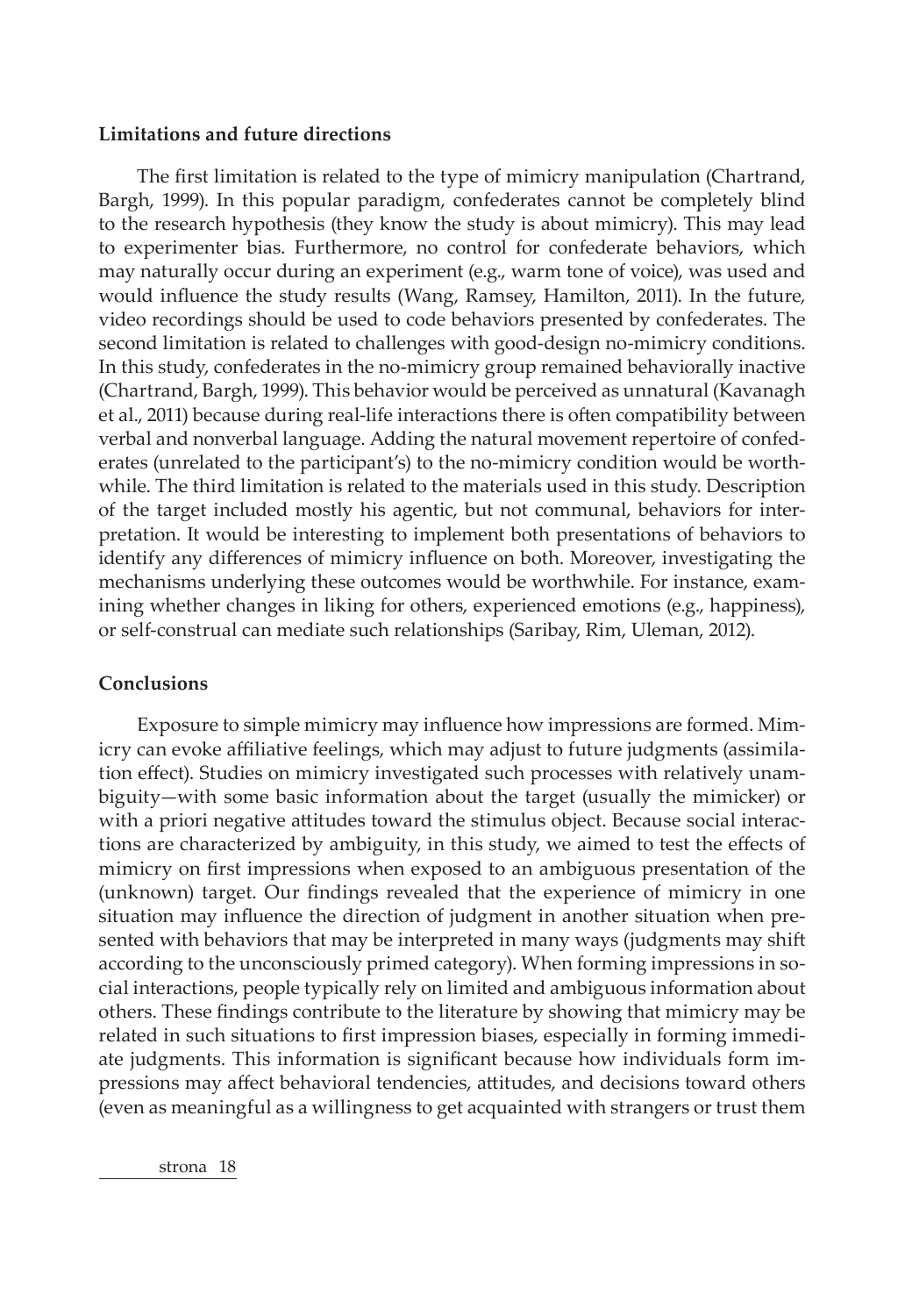and how people make decisions regarding others and themselves). These findings suggest possible practical implications. We recommend making people aware of mimicry's effects on impression formation and its consequences.

# **References**

- Abele, A.E., & Wojciszke, B. (2007). Agency and communion from the perspective of self versus others. *Journal of Personality and Social Psychology, 93*(5), 751–763, doi: 10.1037/0022-3514.93.5.751
- Abele, A.E., & Wojciszke, B. (2014). Communal and agentic content in social cognition: A dual perspective model. *Advances in Experimental Social Psychology, 50*, 195–255, doi: 10.1016/B978-0-12-800284-1.00004-7
- Anderson, N.H. (1981). *Foundations of information integration theory*. New York: Academic Press.
- Bargh, J.A. (1997). The automaticity of everyday life. In R.S. Wyer, Jr. (Ed.), *The auto*maticity of everyday life: Advances in social cognition (Vol. 10, pp. 1–61). Mahwah, NJ: Lawrence Erlbaum Associates Publishers.
- Bargh, J.A. (2006). What have we been priming all these years? On the development, mechanisms, and ecology of nonconscious social behavior. *European Journal of Social Psychology*, *36*(2), 147–168, doi: 10.1002/ejsp.336
- Bartlett, F.C. (1932). *Remembering.* Cambridge University Press.
- Baumeister, R.F., Bratslavsky, E., Finkenauer, C., & Vohs, K.D. (2001). Bad is stronger than good. *Review of General Psychology, 5*(4), 323–370, doi: 10.1037/1089- -2680.5.4.323
- Bocian, K., Baryla, W., Kulesza, W.M., Schnall, S., & Wojciszke, B. (2018). The mere liking effect: Attitudinal influences on attributions of moral character. *Journal of Experimental Social Psychology, 79*, 9–20, doi: 10.1016/j.jesp.2018.06.007
- Bruner, J.S. (1957). On perceptual readiness. *Psychological Review, 64*(2), 123–152, doi: 10.1037/h0043805
- Chartrand, T.L., & Bargh, J.A. (1996). Automatic activation of impression formation and memorization goals: Nonconscious goal priming reproduces effects of explicit task instructions. *Journal of Personality and Social Psychology, 71*(3), 464–478, doi: 10.1037/0022-3514.71.3.464
- Chartrand, T.L., & Bargh, J.A. (1999). The chameleon effect: The perception-behaviour link and social interaction. *Journal of Personality and Social Psychology, 6*, 893–910, doi: 10.1037/0022-3514.76.6.893
- Clarke, D.D. (2013). *Language and action: A structural model of behaviour.* Oxford: Pergamon Press.
- Diener, E., & Seligman, M.E.P. (2002). Very happy people. *Psychological Science, 13*(1), 81–84, doi: 10.1111/1467-9280.00415
- Dijksterhuis, A., & Aarts, H. (2010). Goals, attention, and (un)consciousness. *Annual Review of Psychology, 61*(1), 467–490, doi: 10.1146/annurev.psych.093008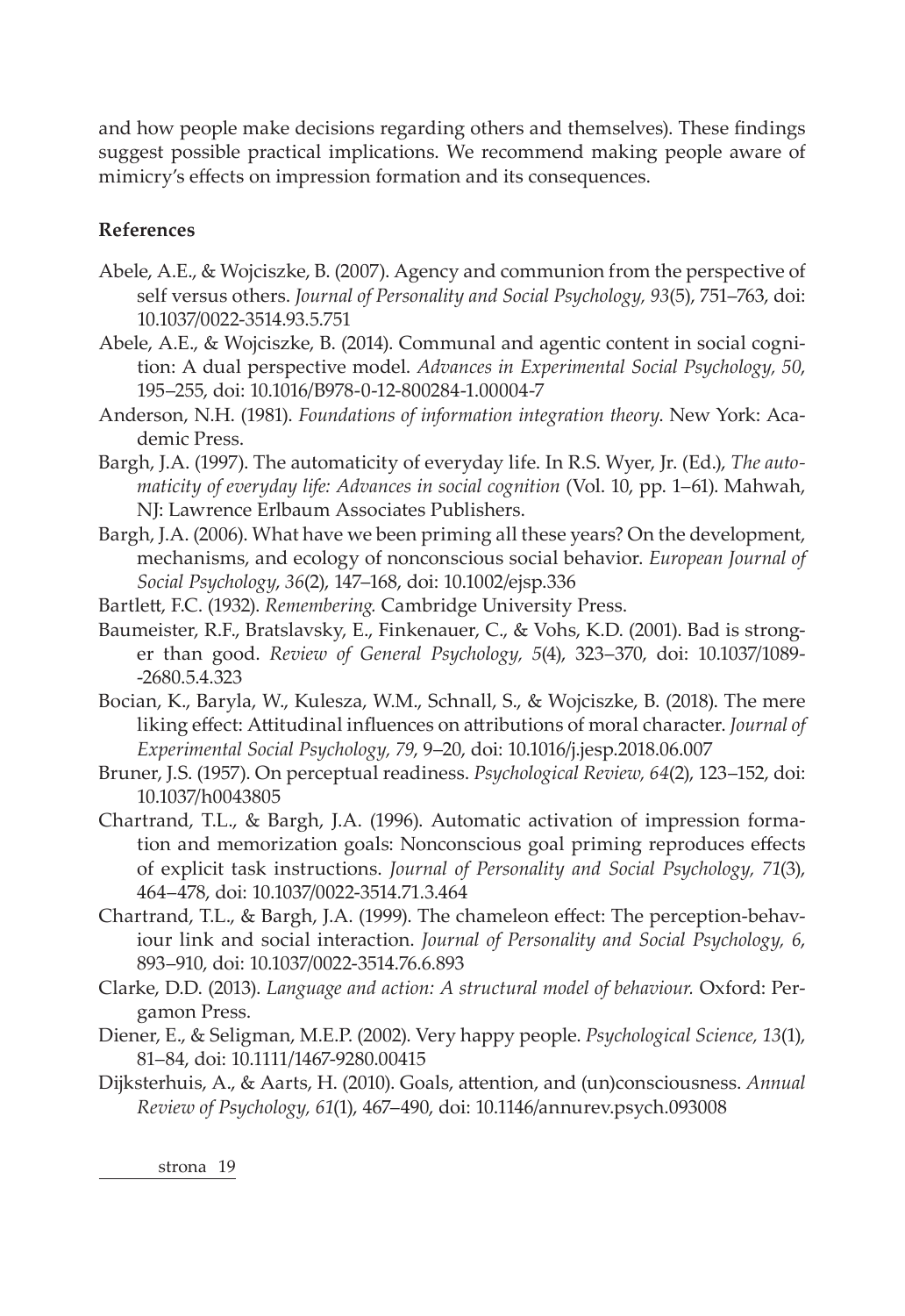- Drury, M., & Van Swol, L.M. (2005). *Are people who mimic others perceived as more friendly, likeable, persuasive, and knowledgeable?* Paper presented at the annual conference of the National Communication Association (NCA). Boston, MA.
- Duffy, K.A., Luber, B., Adcock, R.A., & Chartrand, T.L. (2019). Enhancing activation in the right temporoparietal junction using theta-burst stimulation: Disambiguating between two hypotheses of top-down control of behavioral mimicry. *PLOS ONE, 14*(1), e0211279, doi: 10.1371/journal.pone.0211279
- Ford, T.E., & Thompson, E.P. (2000). Preconscious and postconscious processes underlying construct accessibility effects: An extended search model. *Personality and Social Psychology Review, 4*(4), 317–336, doi: 10.1207/S15327957PSPR0404\_3
- Galinsky, A. & Glucksberg, S. (2000). Inhibition of the literal: Metaphors and idioms as judgmental primes. *Social Cognition, 18*(1), 35–54, doi: 10.1521/SOCO. 2000.18.1.35
- Hale, J., & Hamilton, A.F. de C. (2016). Cognitive mechanisms for responding to mimicry from others. *Neuroscience & Biobehavioral Reviews, 63,* 106–123, doi: 10.1016/j.neubiorev.2016.02.0
- Hasler, B.S., Hirschberger, G., Shani-Sherman, T., & Friedman, D.A. (2014). Virtual peacemakers: Mimicry increases empathy in simulated contact with virtual outgroup members. *Cyberpsychology*, *Behavior, and Social Networking, 17*, 766–771, doi: 10.1089/cyber.2014.0213
- Herr, P.M., Sherman, S.J., & Fazio, R.H. (1983). On the consequences of priming: Assimilation and contrast effects. *Journal of Experimental Social Psychology, 19*(4), 323–340, doi: 10.1016/0022-1031(83)90026-4
- Higgins, E.T., Rholes, W.S., & Jones, C.R. (1977). Category accessibility and impression formation. *Journal of Experimental Social Psychology, 13*(2), 141–154, doi: 10.1016/S0022-1031(77)80007-3
- Jacob, C., Guéguen, N., Martin, A., & Boulbry, G. (2011). Retail salespeople's mimicry of customers: Effects on consumer behavior. *Journal of Retailing and Consumer Services, 18*(5), 381–388, doi: 10.1016/j.jretconser.2010.11
- Kavanagh, L.C., Suhler, C.L., Churchland, P.S., & Winkielman, P. (2011). When it's an error to mirror: The surprising reputational costs of mimicry. *Psychological Science, 22*(10), 1274–1276, doi: 10.1177/0956797611418678
- Kouzakova, M., Karremans, J.C., van Baaren, R.B., & van Knippenberg, A. (2010). A stranger's cold shoulder makes the heart grow fonder: Why not being mimicked by a stranger enhances long standing relationship evaluations. *Social Psychology and Personality Science, 1*(1), 87–93, doi: 10.1177/1948550609355718
- Kulesza, W., Dolinski, D., Migon, M., Rizulla, A., Gamian-Wilk, M., & Grzyb, T. (2017). The use of mimicry to improve evaluation of unsought beverages. *Food Quality and Preference, 62*, 137–143, doi: 10.1016/j.foodqual.2017.06.004
- Kulesza, W.M., Cisłak, A., Vallacher, R.R., Nowak, A., Czekiel, M., & Bedyńska, S. (2015). The face of the chameleon: The experience of facial mimicry for the mimicker and the mimickee. *The Journal of Social Psychology, 155*(6), 590–604, doi: 10.1080/00224545.2015.1032195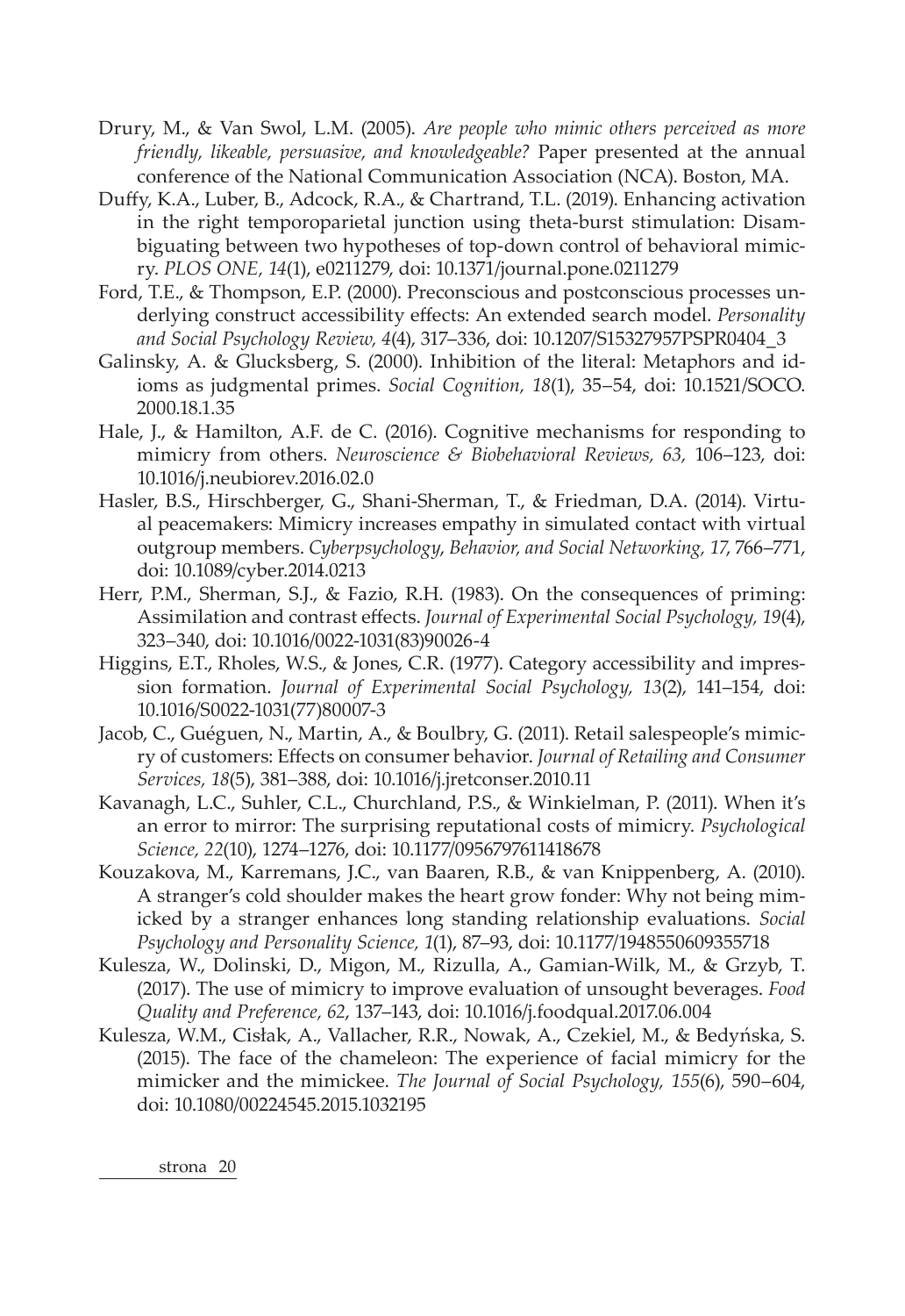- Kulesza, W.M., Dolinski, D., & Wicher, P. (2016). Knowing that you mimic me: The link between mimicry, awareness and liking. *Social Influence, 11*(1), 68–74, doi: 10.1080/15534510.2016.1148072
- Lakin, J.L., Jefferis, V.E., Cheng, C.M., & Chartrand, T.L. (2003). The chameleon effect as social glue: Evidence for the evolutionary significance of nonconscious mimicry. *Journal of Nonverbal Behavior, 27*, 145–162, doi: 10.1023/A:1025389814290
- Likowski, K.U., Mühlberger, A., Seibt, B., Pauli, P., & Weyers, P. (2008). Modulation of facial mimicry by attitudes. *Journal of Experimental Social Psychology*, *44*(4), 1065–1072, doi: 10.1016/j.jesp.2007.10.007
- McKillip, J., Barrett, G., & Dimiceli, A.J. (1978). Trait ambiguity and impression formation: Sufficiency tests of the meaning change model. *The Journal of General Psychology, 98*(2), 161–171, doi: 10.1080/00221309.1978.9920869
- Palagi E., Celeghin A., Tamietto M., Winkielman P., & Norscia I. (2020). The neuroethology of spontaneous mimicry and emotional contagion in human and non-human animals. *Neuroscience Biobehavioral Review, 111,* 149–165, doi: 10.1016/ j.neubiorev.2020.01.020
- Peeters, G. (1995). What's negative about hatred and positive about love? On negation in cognition, affect, and behavior. In H.C.M. de Swart, & L.J.M. Bergman (Eds.), *Perspectives on negation* (pp. 123–133). Tilburg University Press.
- Saribay, S.A., Rim, S., & Uleman, J.S. (2012). Primed self-construal, culture, and stages of impression formation. *Social Psychology, 43*(4), 196–204, doi: 10.1027/1864-9335/ a000120
- Srull, T.K., & Wyer, R.S. (1980). Category accessibility and social perception: Some implications for the study of person memory and interpersonal judgments. *Journal of Personality and Social Psychology, 38*(6), 841–856, doi: 10.1037/0022-3514.38.6.841
- Tanner, R.J., Ferraro, R., Chartrand, T.L., Bettman, J.R., & Baaren, R.V. (2008). Of chameleons and consumption: The impact of mimicry on choice and preferences. *Journal of Consumer Research, 34*(6), 754–766, doi: 10.1086/522322
- Tversky, A., & Kahneman, D. (1974). Heuristics and biases. *Science, 185*, 1124–1131, doi: 10.1126/science.185.4157.1124
- Van Swol, L.M. (2003). The effects of nonverbal mirroring on perceived persuasiveness, agreement with an imitator, and reciprocity in a group discussion. *Communication Research, 30*(4), 461–480, doi: 10.1177/0093650203253318
- Verberne, F.M.F., Ham, J.R.C., Ponnada, A., & Midden, C.J.H. (2013). Trusting digital chameleons: The effect of mimicry by a virtual social agent on user trust. In S. Berkovsky, & J. Freyne (Eds.), *Persuasive technology: 8th International Conference*  (pp. 234–245). Berlin: Springer, doi: 10.1007/978-3-642-37157-8\_28
- Wang, Y., & Hamilton, A.F. de C. (2012). Social top-down response modulation (STORM): A model of the control of mimicry in social interaction. *Frontiers in Human Neuroscience, 6*, doi: 10.3389/fnhum.2012.00153
- Wang, Y., Ramsey, R., & Hamilton, A.F. de C. (2011). The control of mimicry by eye contact is mediated by medial prefrontal cortex. *Journal of Neuroscience, 31*(33), 12001–12010, doi: 10.1523/JNEUROSCI.0845-11.2011